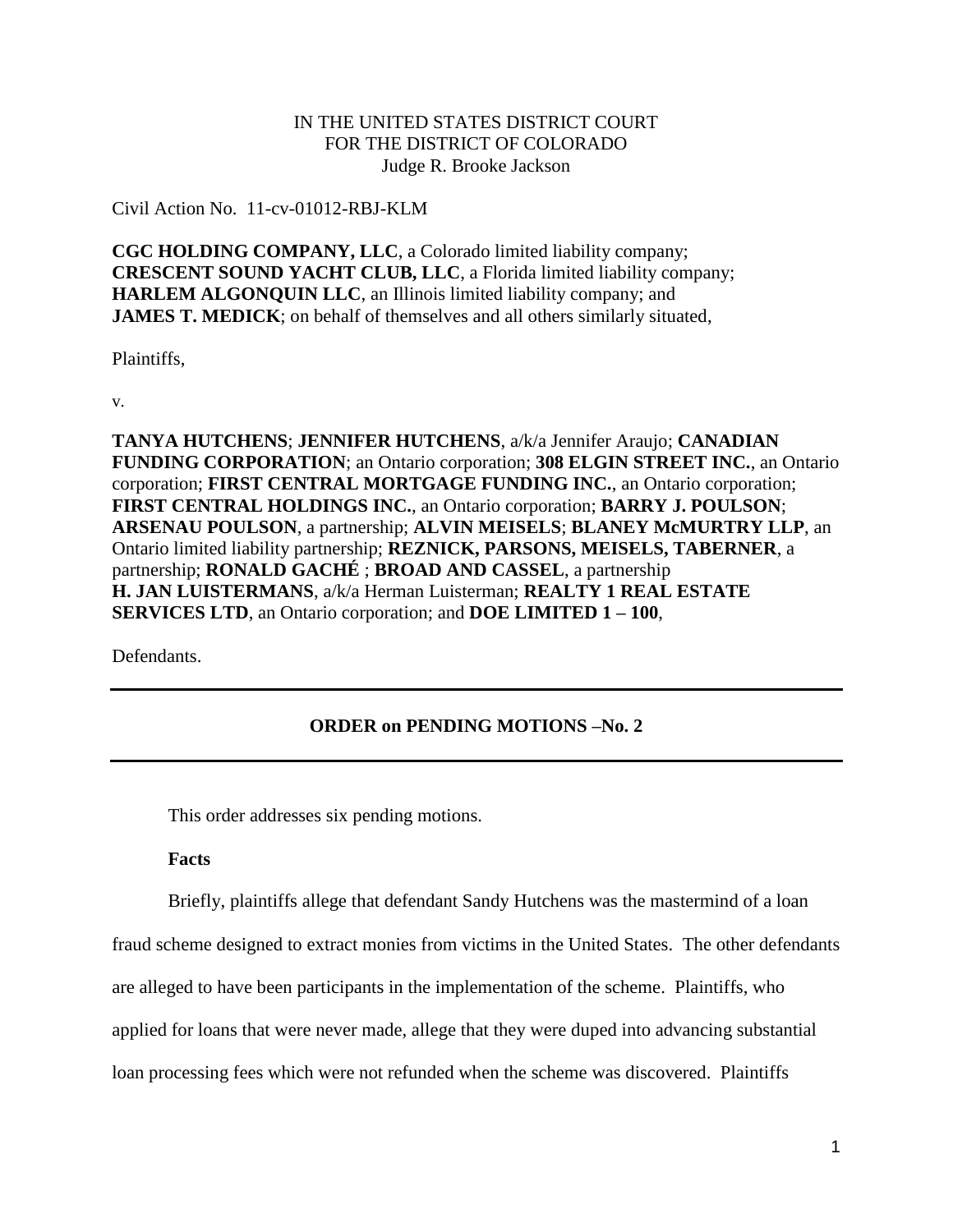initially asserted five claims for relief: (1) violation of the Racketeer Influenced and Corrupt

Organizations Act ("RICO"), 18 U.S.C. § 1961 et seq.; (2) conversion; (3) negligent

misrepresentation; (4) constructive trust; and (5) unjust enrichment.

In an order issued November 1, 2011 the Court resolved a number of motions then pending.

# **Defendants H. Jan Luistermans' and Reality 1 Real Estate Services LTD.'s Motion to Dismiss Plaintiffs' First, Second and Fourth Claims for Relief for Failure to State a Claim Upon Which Relief May Be Granted [#153]: DENIED AS MOOT.**

This motion was rendered moot by the filing of plaintiffs' Amended Complaint [#175].

# **Defendants Alvin Meisels' and Blaney McMurtry LLP's Motion for Certification of Order of Interlocutory Review [#161]: DENIED.**

A district court may state in writing that it is "of the opinion that [an order] involves a controlling question of law as to which there is substantial ground for difference of opinion and that an immediate appeal from the order may materially advance the ultimate termination of the litigation." 28 U.S.C. § 1292(b). If this is done, then the Court of Appeals may, in its discretion, permit an appeal from the order to be taken. *Id.* 

These defendants argue that "extraterritorial application of RICO is a controlling question of law that will materially advance the termination of this litigation." Motion [#161] at 4. This Court did not conclude that RICO applies extraterritorially. Rather, after considering *Morrison*  and the other cases on which defendants rely, the Court agreed that RICO does not apply extraterritorially. November 1, 2011 order [#149] at 25. However, the Court found that the facts alleged in this case do not involve an extraterritorial application of RICO, even though the defendants reside in Canada. *Id.* at 22-25. In the process of reaching that result I considered, discussed, and distinguished the cases on which defendants rely, i.e., *Morrison v. Nat'l*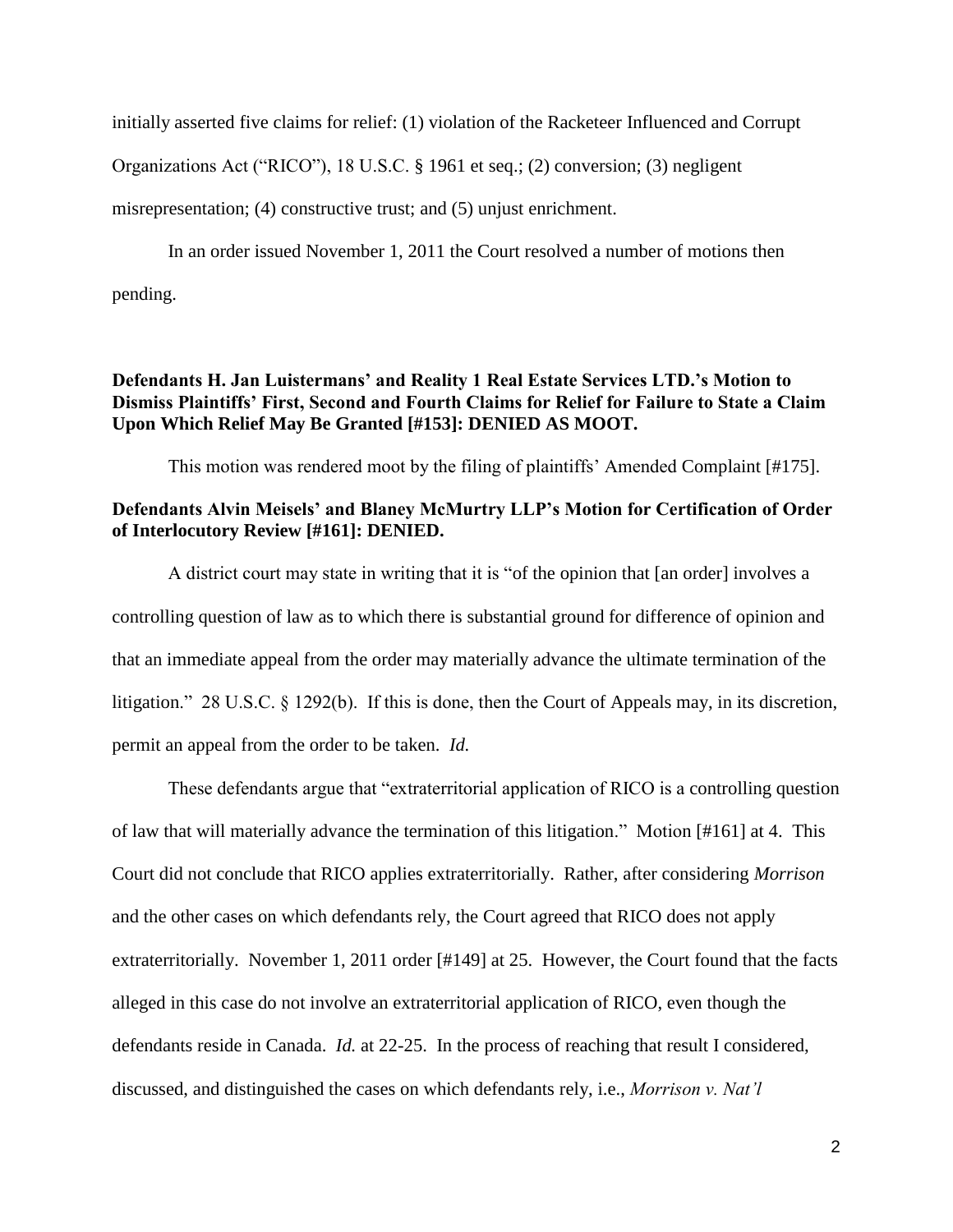*Australian Bank Ltd,* 130 S. Ct. 2869 (2010), *Norex Petroleum Limited v. Access Industries, Inc.,*  631 F.3d 29 (2d Cir. 2010) and *United States v. Philip Morris USA, Inc.,* 79 Fed. R. Serv. 3d 144 (D.D.C. 2011). *Id.* In a recent telephone hearing counsel indicated that they were aware of no new relevant decisions that have come down after my order was issued.

The Tenth Circuit could reasonably disagree with my application of the alleged facts to the undisputed law. I also agree that if the Tenth Circuit were to conclude that these facts do involve an extraterritorial application of RICO, then the RICO claim (but not all claims) against these defendants would be dismissed. However, I am sufficiently comfortable with my decision that I do not believe this is the exception to the proposition that appeals should be taken from final judgments, not piecemeal.

#### **Defendants Alvin Meisels' and Blaney McMurtry LLP's Motion to Dismiss [#181]: DENIED.**

These defendants previously filed [#86], and the Court denied, a motion to dismiss for failure to state a claim upon which relief could be granted under Fed. R. Civ. P. 12(b)(6). That motion was based on the extraterritorial application of RICO. These defendants purported to "reserve the right" to file another rule  $12(b)(6)$  motion "addressing deficiencies in the Complaint" if the first motion failed. *Id.* at 2. This Court does not entertain multiple Rule 12(b)(6) motions filed seriatim.

# **Defendant Carl Romano's Motion to Dismiss for Lack of Personal Jurisdiction [#186]: DENIED.**

Mr. Romano was added to the case in plaintiff's Amended Complaint [#175]. He, like defendant Gaché, is a partner in defendant Broad and Cassel, a Florida law firm. Plaintiffs allege that Mr. Romano, Mr. Gaché and defendant Meisels, a Canadian lawyer, made false and misleading representations regarding the bona fides of Sandy Hutchens and his entities. They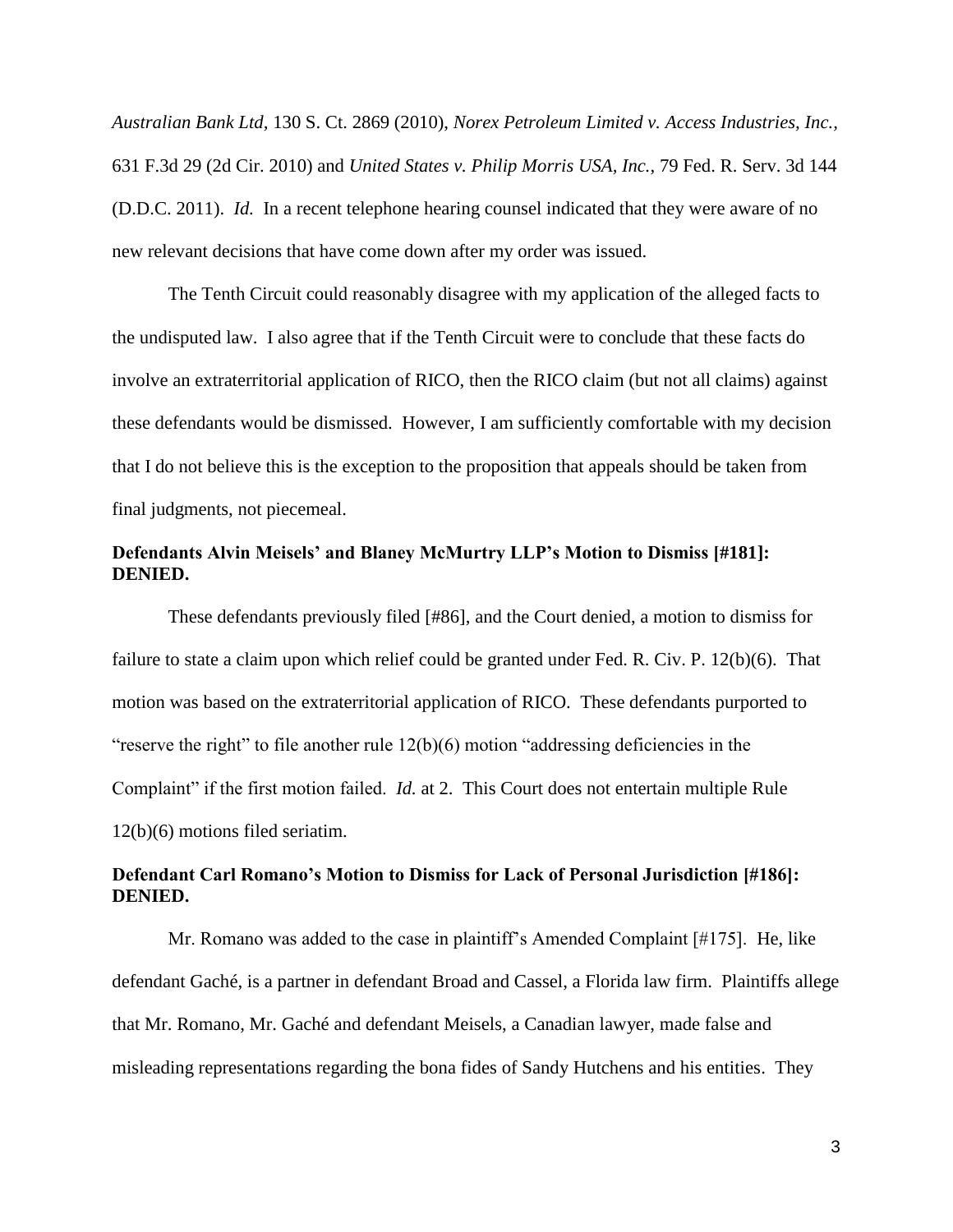knew, but knew that plaintiffs did not know, about Mr. Hutchens' background. They knew that Mr. Hutchens and Jennifer Hutchens were not using their true names, and that their use of aliases would hinder plaintiffs' ability to conduct due diligence on them. They allegedly knew or were willfully ignorant of the fact that Hutchens' entities CFC, FCMF and 308 Elgin lacked the capacity to make the loans to which they had committed. They allegedly knew or were recklessly indifferent to the fact that the three entities had not, as had been represented, closed "hundreds of loans." *Id.* ¶¶51-52. Plaintiffs set forth additional allegations concerning only the Florida lawyers in 11 paragraphs quoted verbatim below in the Court's discussion of motion #187.

The Court addressed the Mr. Gaché and his law firm's jurisdictional motion in its November 1, 2011 order [#149]. The jurisdictional question when a federal statute conveys nationwide service therefore is whether the exercise of jurisdiction comports with due process. *Peay v. BellSouth Medical Assistance Plan,* 205 F.3d 1206, 1209 (10th Cir. 2000). RICO conveys nationwide service of process. "When a civil RICO action is brought in a district court where personal jurisdiction can be established over at least one defendant, summonses can be served nationwide on other defendants if required by the ends of justice." *Cory v. Aztec Steel Bldg., Inc.,* 468 F.3d 1226, 1231 (10th Cir. 2006). Here, per the Court's previous order, personal jurisdiction can be established over several other defendants.

With respect to due process, "[t]he burden is on the defendant to show that the exercise of jurisdiction in the chosen forum will 'make litigation so gravely difficult and inconvenient that [he] unfairly is at a severe disadvantage in comparison to his opponent.'" *Id.* at 1212. The court listed five factors to be considered regarding the level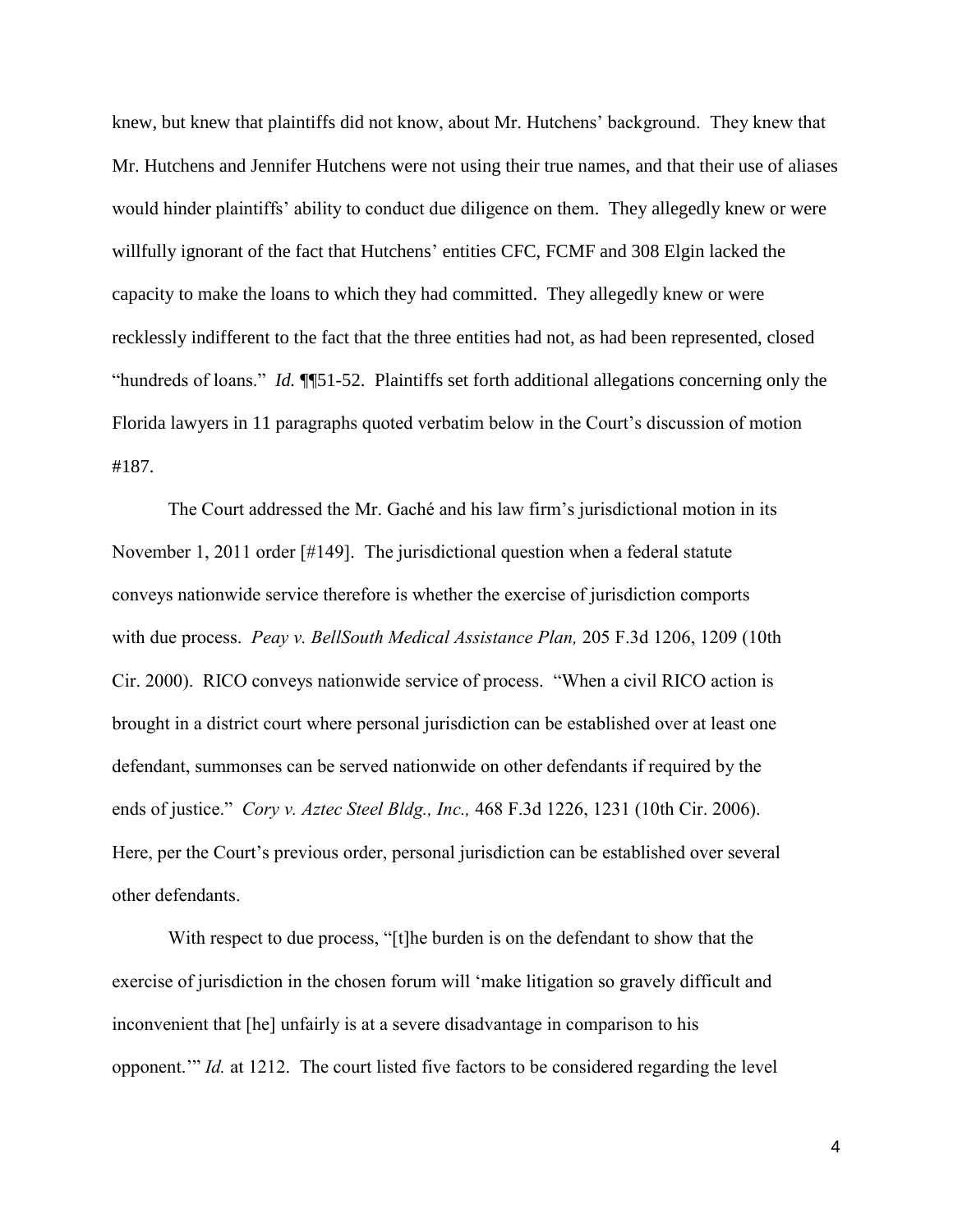of inconvenience, adding that inconvenience would rise to a level of constitutional concern "only in highly unusual cases." *Id.* 

This Court applied the five factors to the facts concerning Mr. Gaché and Broad and Cassel and denied the motion for the reasons there stated. *Id.* at 20-22. Mr. Romano acknowledges that his jurisdictional arguments are similar. However, he argues that there are facts peculiar to him that warrant a different result for him. I disagree.

There is no difference at all with respect to the application of factors one and two. Mr. Romano adds more discussion of factor number three (judicial economy). However, the bottom line remains that multiple actions asserting similar claims against similar defendants do not serve judicial economy. With respect to factor number four (situs of discovery) Mr. Romano states that "[a]ll of the discovery pertinent to Romano, Broad and Cassel, and Gaché will take place in Florida, with some discovery in Canada." Motion [#186] at 6. Setting aside the internal inconsistency, these facts do not indicate inconvenience to a Florida-based defendant. Regarding factor five (nature of the regulated activity) he argues that all of the activity concerning him occurred in Florida. That presumably is also true of his partner and law firm. Mr. Romano provides affidavits and deposition testimony that essentially argue the merits of plaintiffs' claim. To any extent they are relevant to the jurisdictional issue, the Court must construe them in plaintiffs' favor.

The Court concludes that nationwide service applies, that the ends of justice will be served by resolving all related claims in one forum, and that the assertion of personal jurisdiction over Mr. Romano does not create such a grave inconvenience as to violated his right to due process.

5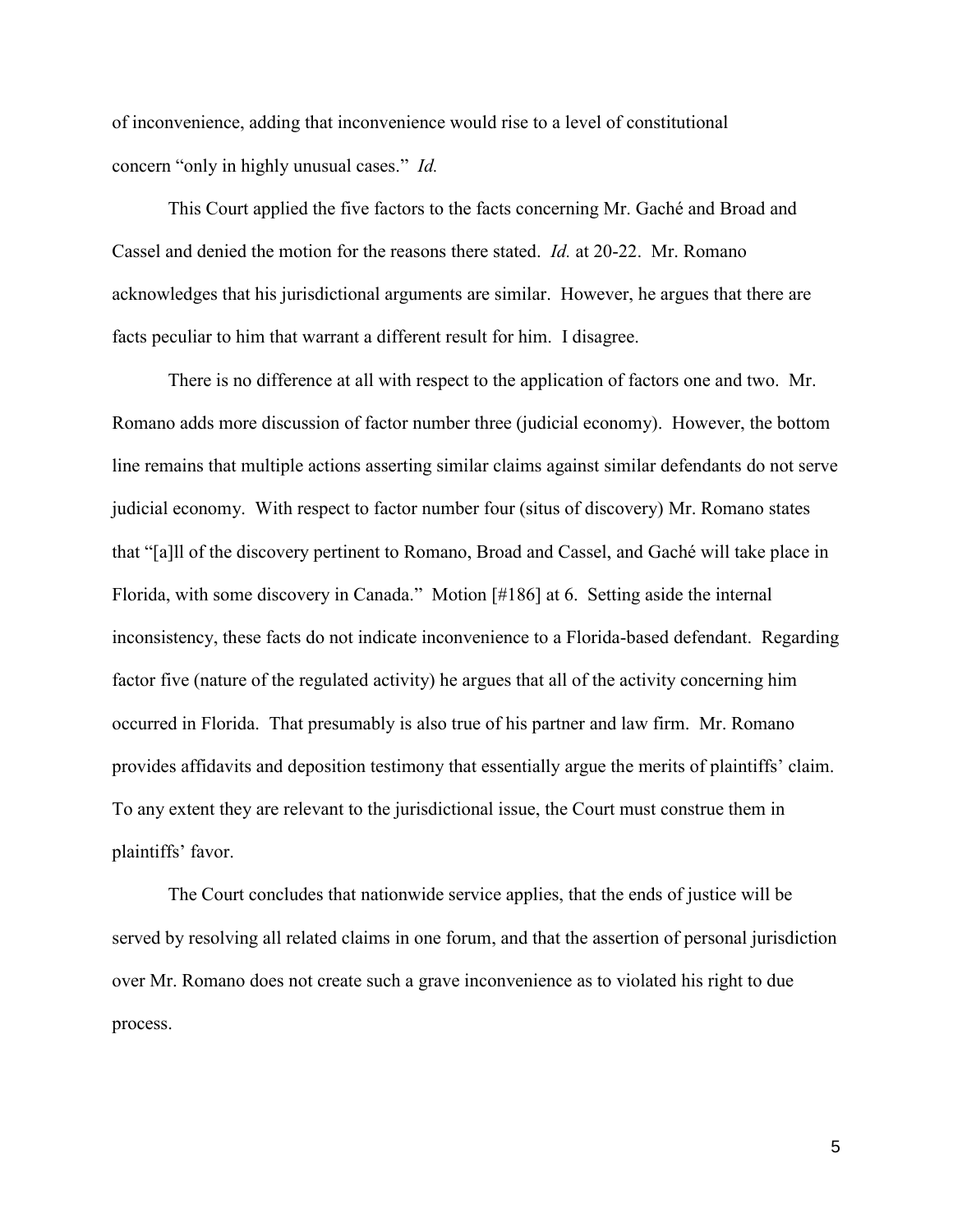# **Defendants Broad and Cassel's, Ronald Gaché's and Carl Romano's Motion to Dismiss the Amended Complaint for Failure to State a Claim Upon Which Relief Can Be Granted [#187]: GRANTED IN PART and DENIED IN PART.**

In considering Mr. Gaché's and Broad and Cassel's motion to dismiss the original

complaint, the Court applied the following standard:

In short, the Court will grant or deny a motion to dismiss under Rule 12(b)(6) based on the allegations in the Complaint, which if not merely conclusory will be construed in the plaintiff's favor. However, when a party brings a RICO claim more particularity is required. The "threat of treble damages and injury to reputation which attend RICO actions justify requiring plaintiff to frame its pleadings in such a way that will give the defendant, and the trial court, clear notice of the factual basis of the predicate acts." *Cayman Exploration Corp. v. United Gas Pipe Line Company,* 873 F.2d 1357, 1362 (10th Cir. 1989). The requirement of Fed. R. Civ. P. 9(b) that fraud must be pled with particularity applies to RICO claims. *Ibid.* This means that the complaint "must set forth the time, place and contents of the false representations, the identity of the party making the false statements, and the consequences thereof." *Lawrence Nat'l Bank v. Edmonds,* 924 F.2d 176, 180 (10th Cir. 1991).

November 1, 2012 order [#149] at 26-27. The Court concluded that the allegations against those

defendants did not allege fraud with sufficient particularity to state a RICO claim. *Id.* at 27-29.

The motion was granted without prejudice.

The Amended Complaint provides significantly more by way of particulars. *Compare* 

Complaint [#1] ¶¶43, 48 *with* Amended Complaint [#175] at 51-52, 62-74. Paragraphs 51, 52,

62 and 63 of the Amended Complaint are roughly comparable to the allegations in the original

complaint. However, plaintiffs have now added the following:

64. Specifically, it was the following representations and failures to disclose by Romano and Gache that caused damage to Crescent Sound as well as several other members of the Class:

(a) In May 2008, Gary Fioretti, a loan broker with an office in Boca Raton, Florida, was approached by Gache who stated that  $he -$ Gache – had a Canadian client, Moishe Alexander, who had a great deal of money to loan on real estate. Gache further stated that he was aware that Fioretti was attempting to find financing for a developer of a large project in Orlando. Gache went on to state that he had six similar transactions pending with Alexander. Gache provided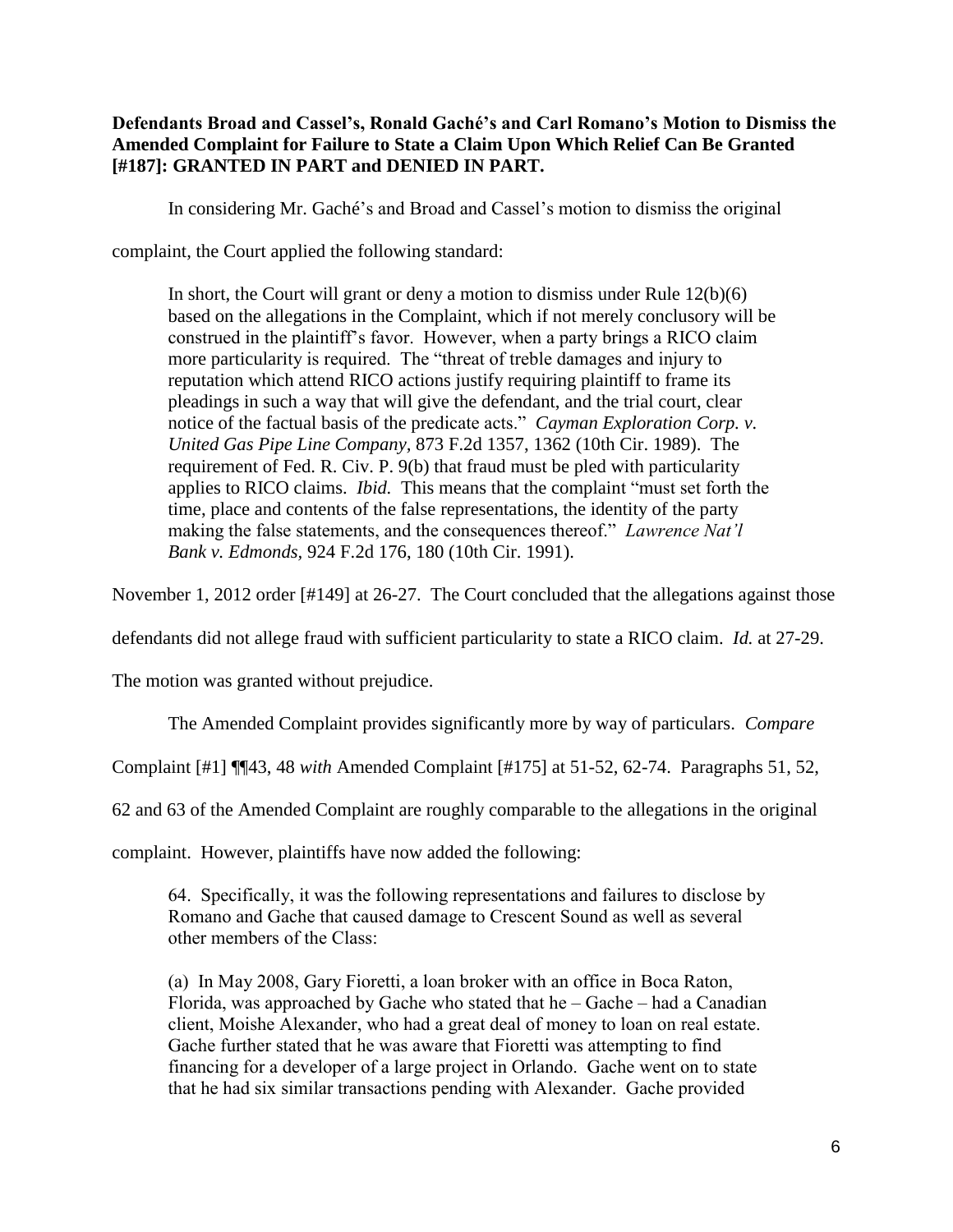Fioretti with Alexander's telephone number and recommended that he be contacted.

(b) Fioretti called Moishe Alexander. Upon receiving a positive response from Alexander, Fioretti began assembling a loan package [for] one of his large real estate developer clients, Paul Oxley, to submit to Alexander.

(c) Fioretti submitted the first loan package for one of Oxley's companies to Alexander and, on June 2, 2008, 308 Elgin Street responded with a loan commitment.

(d) Upon receiving this first loan commitment for Oxley, Fioretti searched the internet for information on Moishe Alexander but found virtually nothing and so informed Gache. In explaining the lack of information regarding Moishe Alexander, Gache represented that "Mr. Alexander is a very private person and does his business by word of mouth" and that he "was just now reaching out into the United States." Gache went on to say that they – Broad and Cassel – had performed their due diligence on him prior to being engaged for the aforementioned six real estate transactions, and that he had access to a lot of money in Canada and Israel. In this representation, Gache did not disclose that Moishe Alexander's true name was Sandy Hutchens or that Sandy Hutchens had a criminal history.

(e) Unbeknownst to Fioretti, prior to June 2, 2008, another Florida loan broker, Ron Schmitz, had learned that Moishe Alexander's true name was Sandy Hutchens and that he had an extensive criminal history. After learning this information and in a discussion with Romano about several pending loan commitments which 308 Elgin had made to Schmitz's clients, Schmitz asked Romano if he – Romano – wanted to hear what Schmitz had learned about Alexander. Romano's response was, "I don't want to hear it. I represent Moishe Alexander, not you." Over Romano's objection that he did not want to hear what Schmitz had learned, Schmitz proceeded to tell him, whether or not he wanted to hear it, that he had learned that there was no such person as Moishe Alexander but that he was Sandy Hutchens, that Sandy Hutchens was a career criminal, and that Sandy Hutchens had been convicted of fraud. Carl Romano's response was that he knew about all of that but that Sandy Hutchens had found religion, that he was a changed man; that they (Broad and Cassel) had run a background check on Moishe Alexander and that he checked out; that without doubt Alexander and his company were 100% legitimate and that they had millions of dollars to fund the pending transactions. Romano went on to say that Schmitz had absolutely nothing to worry about.

(f) After receiving the aforesaid assurances from Gache, Oxley or entities under his control wired, or paid by check, monies as follows: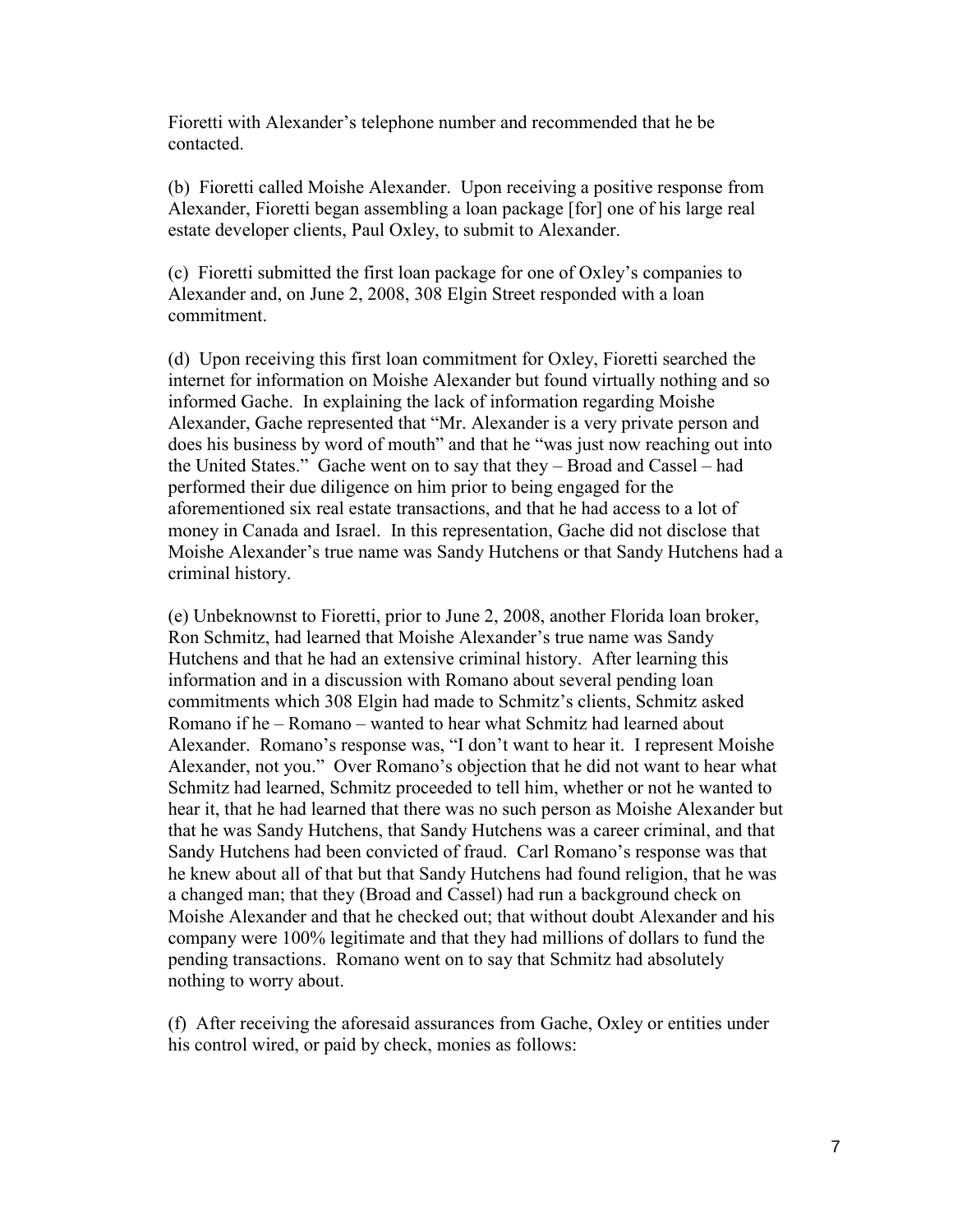[there follows an Excel spreadsheet with information concerning 14 fee or legal retainer payments]

65. Between June 2, 2008 and July 18, 2008, Fioretti had virtually daily conversations by telephone with Gache and his partner, Carl Romano, regarding the loans which 308 Elgin had committed to make. In none of these contacts was there any disclosure that Hutchens had a criminal background, was using assumed names, that the prior six loans which Gache referred to at the outset had failed to fund or otherwise correcting the express representations made by Gache in May.

66. In the midst of the series of loan commitments to Oxley's companies, Fioretti referred Crescent Sound to Broad & Cassel. At some point between June 17, 2008 and June 20, 2008, Crescent Sound's loan application and MAI appraisal was (sic) sent to Alexander and, just as in the case of Oxley, 308 Elgin issued a loan commitment which called for certain fees to be paid.

67. Prior to the acceptance of the commitment, Crescent Sound's attorney, Harold Bofshever, called Romano in an effort to confirm that Alexander and 308 Elgin were legitimate. Romano responded by stating that indeed Alexander had the ability to make the loan which had been committed. The information imparted by Romano in this call, which occurred sometime between June 26, 2008 and July 11, 2008, was relayed by Bofshever to Crescent Sound's principal, Michael Buono. Bofshever, based upon his discussion with Romano, advised that the commitment was OK to accept and that the required fees should be paid.

68. On July 11, 2008, Buono received wiring instructions from Romano for the following funds to be wired:

- (a) \$15,000 wired to Broad and Cassel "as the legal retainer under the Commitment."
- (b) \$50,000 wired to Broad and Cassel "as a deposit on the Lender's Admin Fee which shall be held pending Lender's receipt of a satisfactory inspection report from the Lender's inspector."
- (c) [Y]ou are to wire the initial \$50K deposit on the lender's Admin Fee directly to Lender in accordance withe (sic) Lender's wire instructions attached hereto."

69. On July 11, 2008, Crescent Sound wired the sum of \$150,000 to Broad and Cassel.

70. In July 2008, Luistermans personally inspected Crescent Sound's properties and, while in Florida, was given a check by Buono in the amount of \$3,500 payable to Realty 1 Real Estate Services.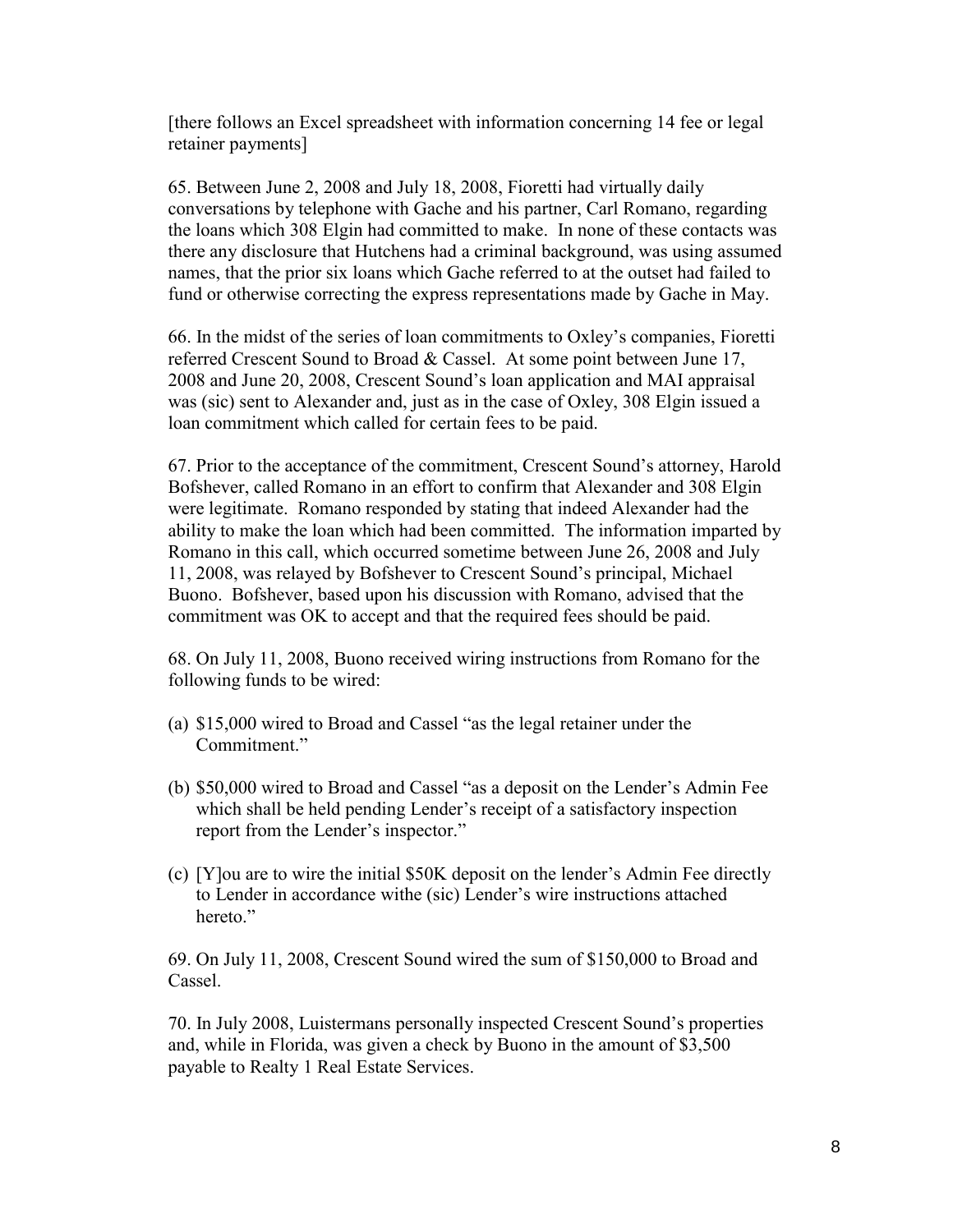71. On July 18, 2008, Fioretti learned that the Moishe Alexander he thought he was dealing with was actually Sandy Hutchens, a 20-year career criminal in Canada. In the information received, Fioretti was referred to the "Jewishwhistleblower" website for further confirmation that Hutchens had a history of financial frauds and drug offenses. And Fioretti further discovered that Hutchens was at the time on supervised probation for drug trafficking and defrauding elderly and illiterate individuals.

72. Fioretti's partner thereupon called Gache with this newly discovered information. Gache stated that he knew of Hutchens' past but that it was confirmed by Rabbi Kaplan and others that Hutchens had found religion and was a changed man.

73. On July 29, 2008, Buono was informed that Alexander had a criminal background. Bofshever thereupon called Romano and Gache, confronting them with the recently obtained information that Alexander had a criminal background. Gache angry retort was that Alexander had found religion and had changed his ways.

74. The acts and failures to act by Gache and Romano were within the scope of their agency and employment by Broad and Cassel, and consequently, all such acts and failures to act are imputed thereto.

Accordingly, plaintiffs have now alleged that Gaché and Romano either made

misrepresentations or concealed material information from loan broker Fioretti concerning "Moishe Alexander." In May 2008 Mr. Gaché allegedly told Mr. Fioretti that "Moishe Alexander" had a great deal of money to lend on real estate, and that he had six transactions pending with him. Mr. Fioretti called "Moishe Alexander," received positive response, and put together a loan package for client Paul Oxley. However, Mr. Fioretti was unable to find information on "Moishe Alexander." He contacted Mr. Gaché who indicated that "Moishe Alexander" was a very private person but that Broad and Cassel had performed due diligence on him and learned that he had a lot of money available in Canada and Israel. Mr. Gaché knew, but did not disclose, that "Moishe Alexander" was actually Sandy Hutchens, who had a criminal history.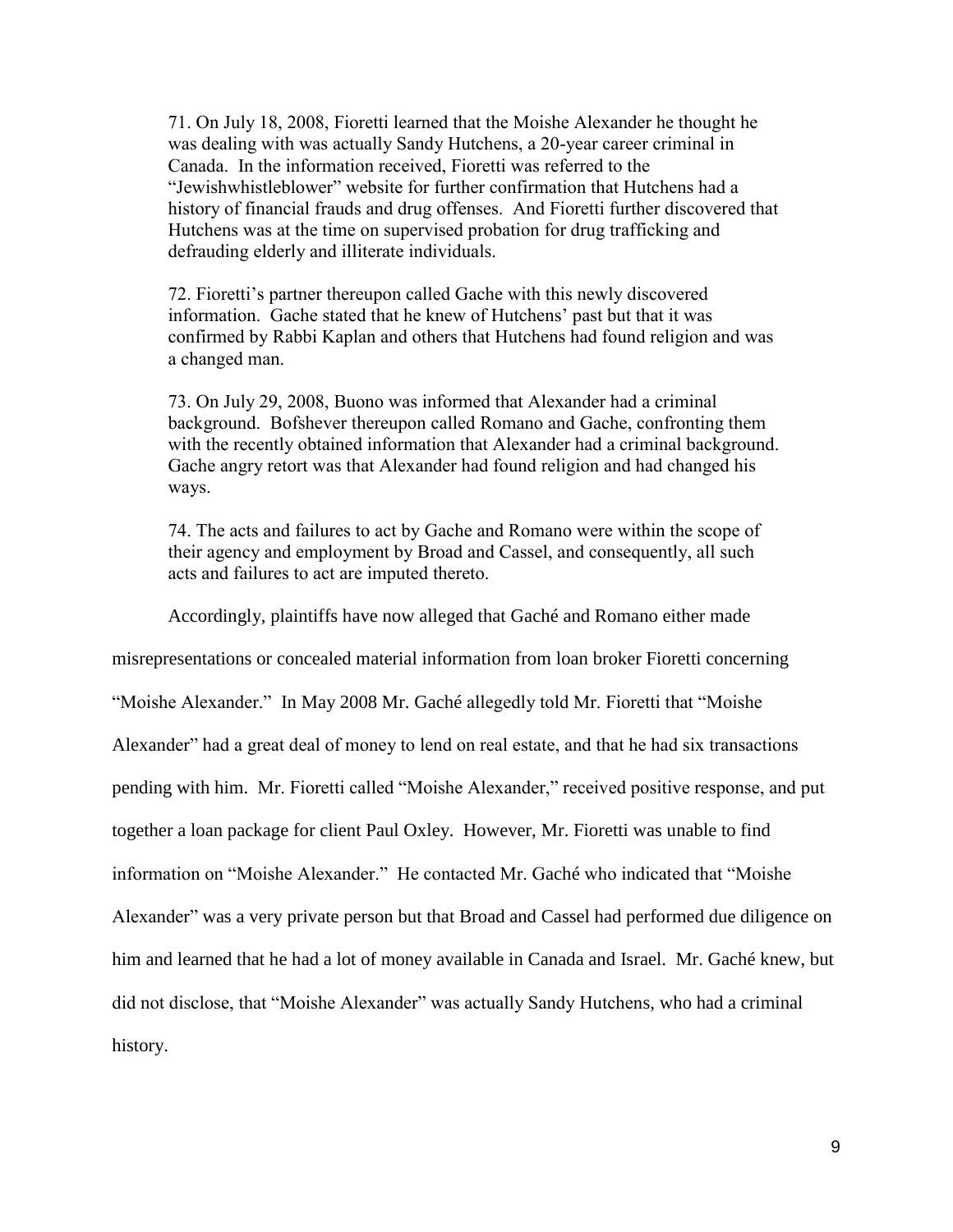Meanwhile, another loan broker learned "Moishe Alexander's identity and history and confronted Mr. Romano with the information. Mr. Romano admitted that he was aware of the information, but that the firm had checked him out and determined that he was "100% legitimate" and had "millions of dollars to fund pending transactions."

Plaintiffs allege that Mr. Fioretti continued to have "virtually daily" telephone conversations with Mr. Gaché and Mr. Romano in June and July 2008 regarding loans to which a Hutchens entity, 308 Elgin, had committed. They still did not disclose "Moishe Alexander's" identity or background to Mr. Fioretti, nor did they disclose that the prior six loans had not been funded.

In mid-June 2008 Mr. Fioretti referred the Crescent Sound Yacht Club, LLC, one of the named plaintiffs in this case, to Broad and Cassel. Crescent Sound provided a loan application and appraisal, which were sent to "Moishe Alexander." The same Hutchens entity, 308 Elgin, issued a loan commitment to Crescent Sound. Between June 26 and July 11, 2008 Mr. Romano confirmed to Crescent Sound's lawyer by telephone that Mr. "Alexander" and 308 Elgin were legitimate and had the ability to fund the loan. Based on that information Crescent Sound on July 11, 2008 wired \$150,000 to Broad and Cassel for legal fees and loan administrative fees.

On July 18, 2008 Mr. Fioretti learned about "Moishe Alexander's" true identity and criminal history, including financial frauds. Mr. Fioretti's partner telephoned Mr. Gaché. Mr. Gaché admitted that he knew this information but that, per a rabbi and others, Mr. Hutchens was a changed man. Crescent Sound's principal, Mr. Buono, was informed of the truth concerning "Moishe Alexander" on July 29, 2008, and his lawyer called and confronted Mr. Gaché and Mr. Romano. Mr. Gaché said that "Mr. Alexander" was a changed man.

10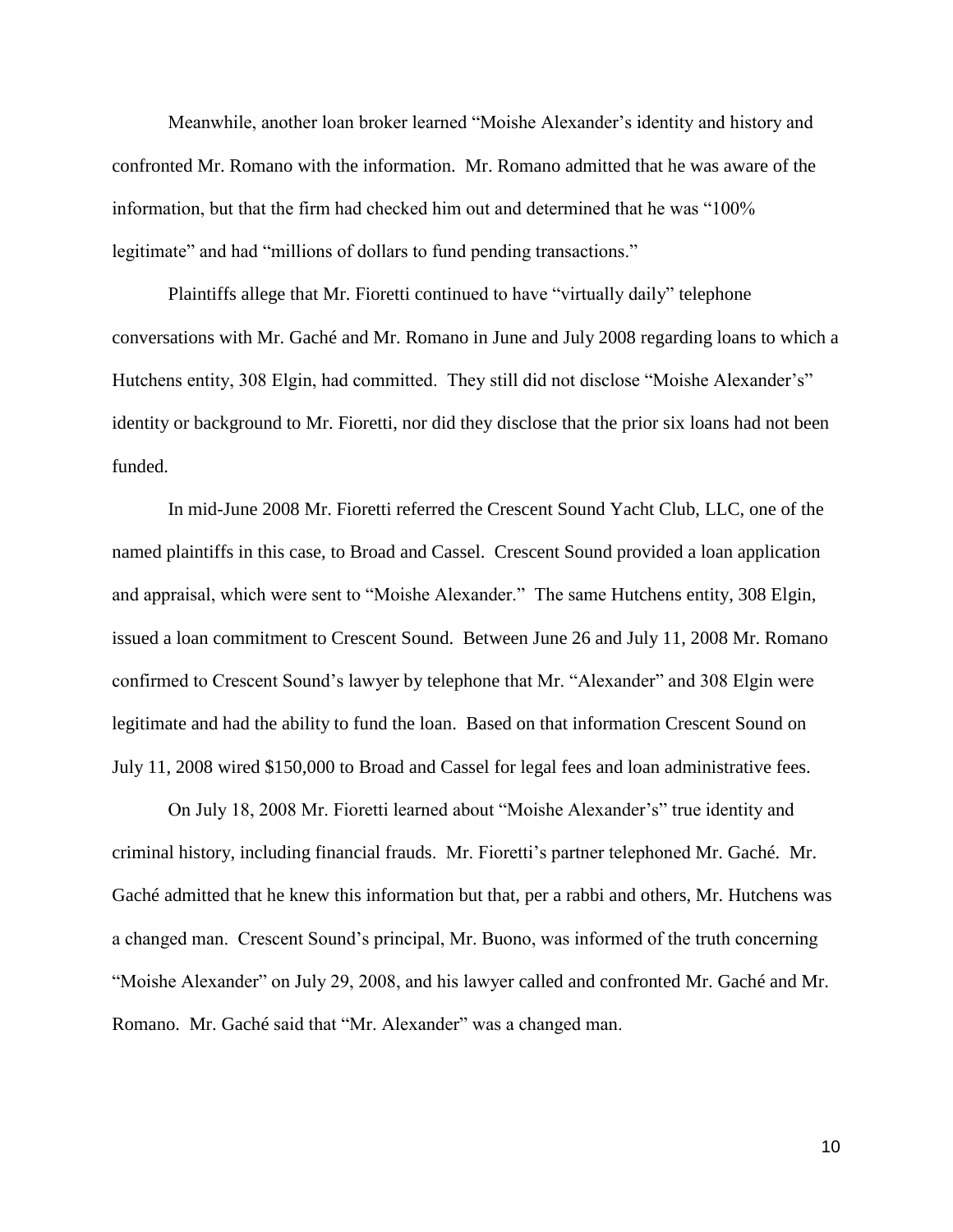In their motion to dismiss the Amended Complaint for failure to state a claim, these defendants assert that plaintiffs relies on statements purportedly directed by Mr. "Moishe Alexander" to a non-party, Paul Oxley, and by Mr. Romano to a loan broker, Ronald Schmitz, who had nothing to do with Crescent Sound. Motion [#187] at 2. That significantly understates the combination of allegations quoted and discussed above. Plaintiffs have alleged that Crescent Sound was induced to pay Broad and Cassel \$150,000 based on misrepresentations to, and concealment of information from, Mr. Fioretti by Mr. Gaché and Mr. Romano. Crescent Sound is not pleading a claim solely on behalf of Mr. Oxley. It is pleading that misrepresentations and omissions to Crescent Sound indirectly through Mr. Fioretti and to Crescent Sound's own lawyer caused it to sustain a monetary loss.

In its earlier order the Court noted the absence of particulars concerning to whom Mr. Gaché's alleged misrepresentations were made, when they were made, and how they constituted mail or wire fraud. November 1, 2011 order [#149] at 28. The foregoing allegations, accepted as true for this purpose, provide the "who," the "when" and the "how" that were previously missing. They accuse these defendants of knowingly supporting the unlawful acts of the Hutchens defendants. That can support a RICO claim. *Cf. Salinas v. U.S.,* 533 U.S. 52, 63 (1997). The Court does not, of course, express any opinion regarding the truth of these allegations. However, for purposes of a motion to dismiss for failure to state a claim these allegations, which are not merely conclusory or implausible on their face, must be construed in plaintiffs' favor.

Finally, assuming that Florida substantive law applies to the state law claims, but construing the allegations of the Amended Complaint liberally in plaintiffs' favor, the Court is satisfied at this point that plaintiffs have stated a claim for negligent misrepresentation against

11